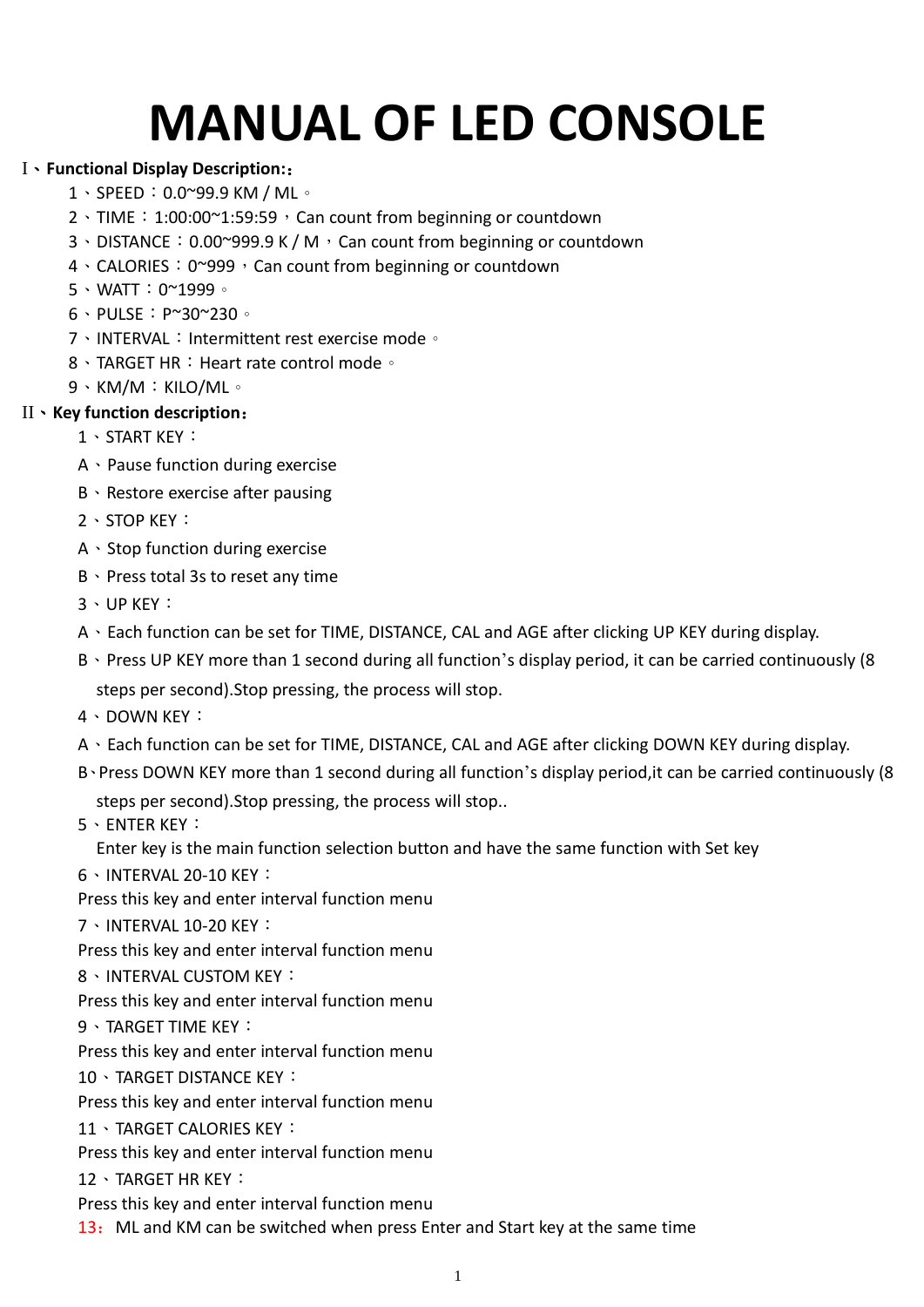#### 14: Press the Enter and Down key makes a quick turn off

#### III、**Operation setting instructions**:

After installing the battery (POWER ON), the LCD will display 2 seconds (Fig. 1) and a BI long tone at the same time, the wheel diameter value will be displayed 1 second (Fig. 2) in the DIST field, and the AGE setting will be entered. The age value will flicker. Press UP/DOWN to adjust,then press ENTER into the standby screen.



INTERVAL10/20、READY、WORK、REST、TARGET、TIME、DISTANCE、CALORIES、TIME、DISTANCE、CALORIES、 WATTS、SPEED、RPM、HEART RATE flicker for 1 second in sequence in SCAN mode (similar to Figure 2). Entering sleep mode automatically after 60 seconds without pressing any key, RPM signal or heartbeat signal.

**1. Fast motion mode :**

- A、 Quick START immediately when RPM signal is input while standby, buzzer sound for 1 second at the same time.
- B、 TOTAL TIME、TIME、DISTANCE、CALORIES、WATTS、SPEED、RPM start counting by operation value (Fig3)
- C  $\cdot$  The heartbeat symbol flickers when heartbeat input,  $\sum$  and symbol  $\blacktriangledown$  flickers and displays the current heartbeat value (Figure 4): Heartbeat input P continues to light without heartbeat inputting.
- D · After 30 seconds without any signal input, the buzzer goes into wake-up mode for 1 second.
- E、Press START key one time, enter pause mode within 30 seconds buzzer rings 0.5 seconds. When entering pause mode, all the display will remain on the screen for 3 seconds and then flicker every four seconds (3 bright/1 out). After 5 minutes of continuous pause, buzzer rings 2seconds then entering wake-up mode, press START to continue running.
- F、Press STOP key for 1 second, TIME display total time, DISTANCE display total distance, CALORIES display total heat consumption display for 30 seconds, WATT, SPEED, RPM exchange and display average and maximum every five seconds.
- G、 85% and 65% heartbeat values are displayed every five seconds with heartbeat input, but not displayed without heartbeat input.
- H、 If you press any PROGRAM key to perform the action

#### **2. INTERVAL option:**

This function can be accessed by pressing the UP/DOWN during power-on, or by selecting the shortcut key in the pause mode

**2.1.** Select INTERVAL20/10:

- A、Press INTERVAL Key to select INTERVAL20/10. After pressing Enter Key, enter this mode and INTERVAL20/10 will light up. The buzzer rings 1 second at the same time.
- B、CYCLE TIME. After three seconds countdown then start, the buzzer sounds once every second and READY flashes once per second (0.75 light / 0.25 off), the count shows 00/08 (Figure 5).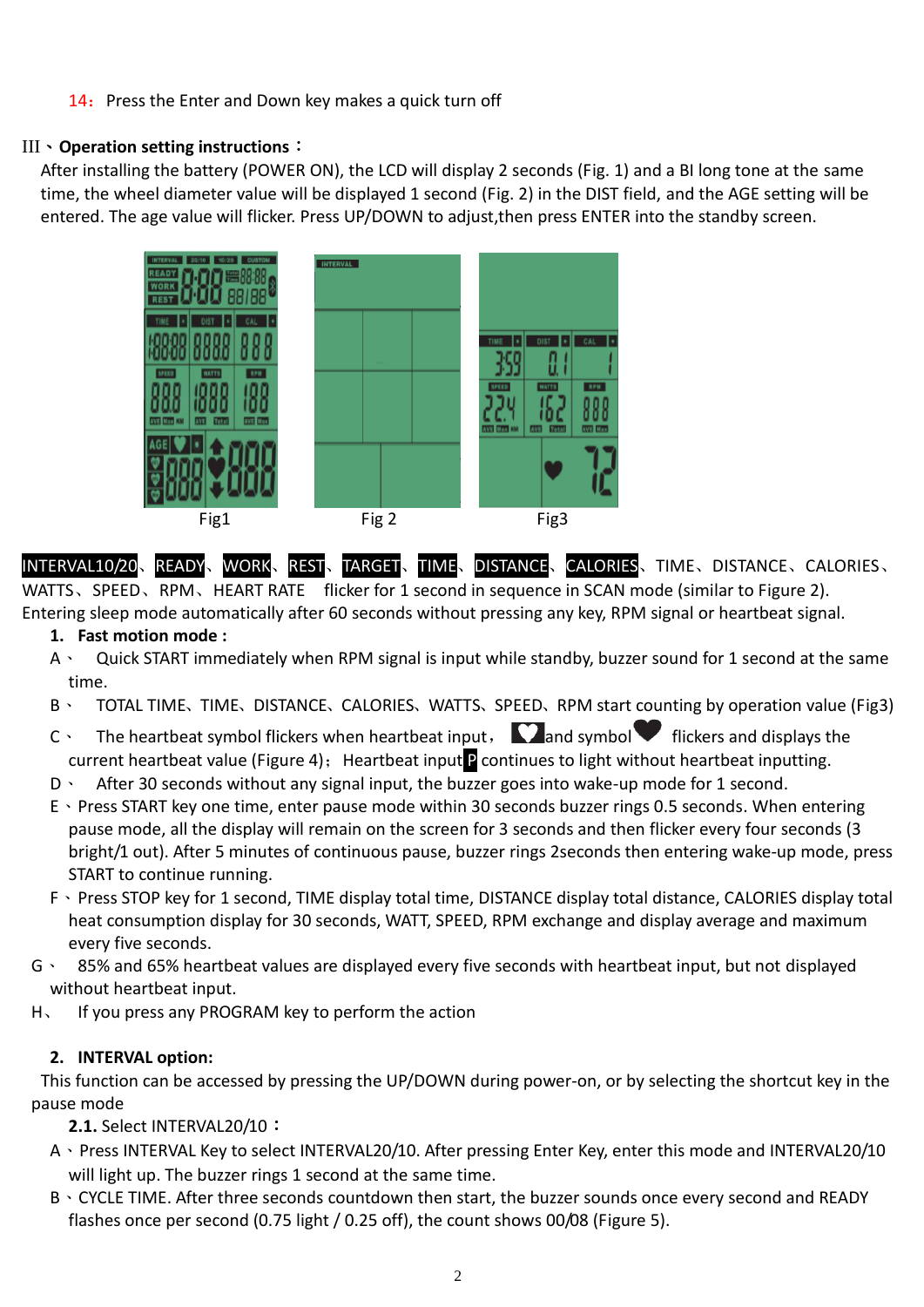- C、CYCLE TIME. Starts counting down for 20 seconds and WORK flashes once every second (0.75 light / 0.25 off). The buzzer rings synchronously. At this time, the rim will have a rotation animation and count down from the four- minute, TOTAL TIME, DISTANCE, CALORIES , WATTS, SPEED, RPM start counting according to the operation value, and the count shows 01/08.
- D、CYCLE TIME. starts counting down 10 seconds and REST flashes every second (0.75 light / 0.25 off),buzzer rings synchronously, and the last 3 seconds READY also flashes synchronously. This animation is still.
- E、C, and D continue to repeat the cycle, adding 1 to each cycle count until CYCLE TIME begins to count down 10 seconds after the 08/08WORK motion is displayed and REST flashes once per second (0.75 light / 0.25 off).
- F、After 30 seconds without any signal input, buzzer rings 1 second to enter the wake mode.
- G、Press the START key once to enter the pause mode. The buzzer rings 0.5 seconds every 30 seconds. When entering the pause mode, all the displays will remain on the screen for 3 seconds and then flash every 4 seconds (3 lights / 1 off). After 5 minutes of pause, the buzzer sounds for 2 seconds to enter the wake mode, press START to continue running.
- H · Press the STOP key or the buzzer rings 1 second after the end, TIME shows the total time, DISTANCE shows the total distance, CALORIES shows the total calorie consumption for 30 seconds, WATT, SPEED, RPM exchanges the average and maximum values every five seconds.
- I  $\cdot$  When there is a heartbeat input  $\blacktriangledown$ , the 85% and 65% heartbeat values are exchanged with the maximum value every five seconds. If no heartbeat input is displayed, it is not displayed.
- J、If you press any PROGRAM button to perform this action.



### **2.2 ,**Select INTERVAL 10-20

- A、Press INTERVAL Key to select INTERVAL10/20. After pressing Enter Key, enter this mode and INTERVAL10/20 will light up. The buzzer rings 1 second at the same time.
- B · CYCLE TIME START countdown after 3 seconds, buzzer rings every second and **READY** flashes once per second (0.75 light / 0.25 off), the count shows 00/08 (Figure 5).
- C、CYCLE TIME starts counting down 10 seconds and WORK flashes every second (0.75 light / 0.25 off), buzzer rings synchronously, REMAINING lights up and counts down from four-minute, TOTAL TIME, DISTANCE, CALORIES, WATTS, SPEED, RPM The count starts from the operation value, and the count shows 01/08.
- D、CYCLE TIME starts counting down for 20 seconds and REST flashes every second (0.75 light / 0.25 off). The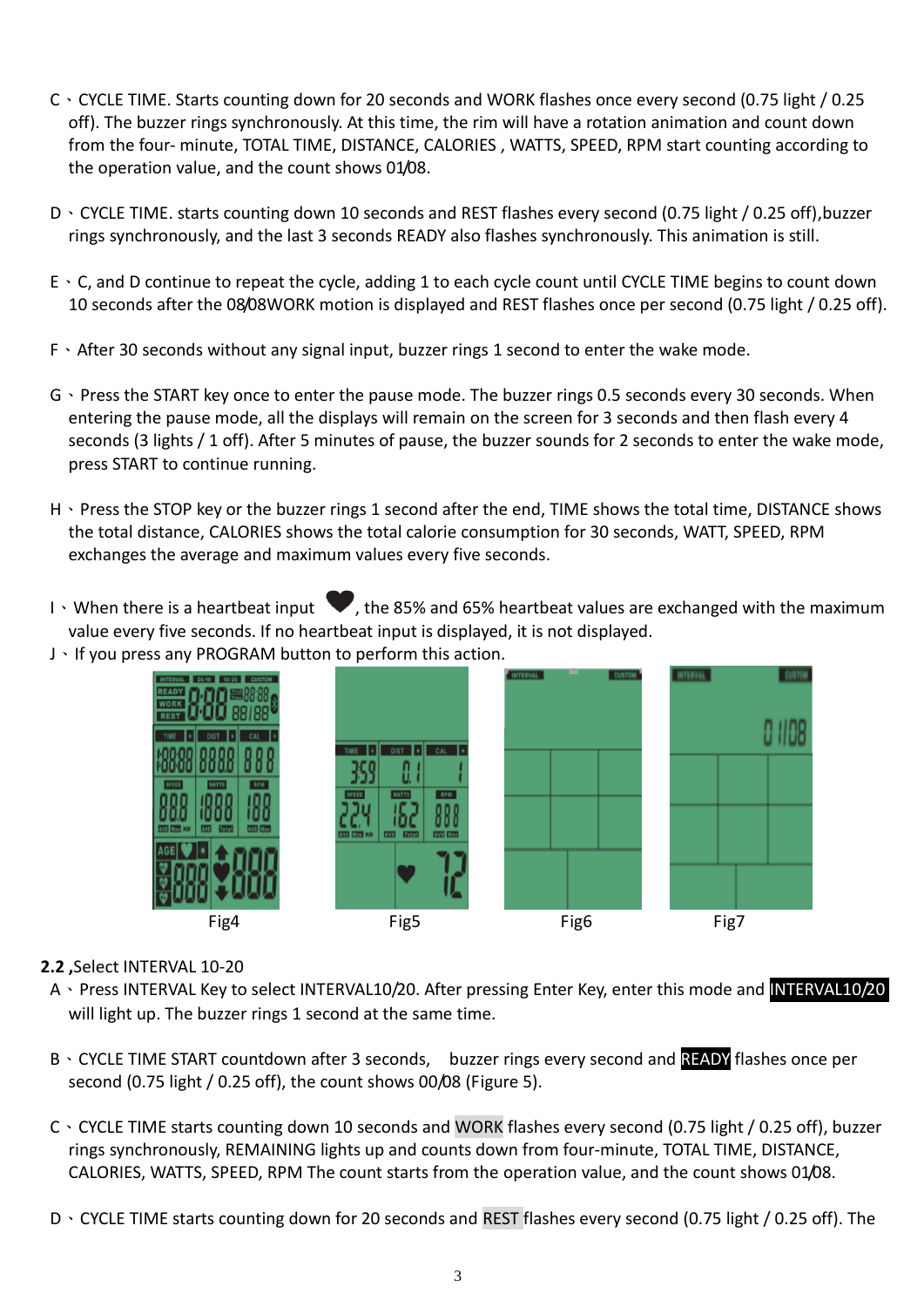buzzer rings synchronously, and the last 3 seconds READY flashes synchronously.

- E、 C, and D continue to repeat the cycle, adding 1 to each cycle count until CYCLE TIME begins to count down 20 seconds after the 08/08WORK motion is displayed and REST flashes per second (0.75 light / 0.25 off).
	- F、After 30 seconds without any signal input, buzzer rings 1 second to enter the wake mode.
	- G、Press the START key to enter the pause mode. Within 30 seconds, buzzer rings 0.5 second every 1 second. When entering the pause mode, all the display will remain on the screen for 3 seconds and then flash every 4 seconds (3 lights / 1 off). After 5 minutes of continuous pause, buzzer rings 2 seconds to enter the wake mode, press START to continue running.
	- H · press the STOP button or buzzer rings 1 second after the end, TIME shows the total time, DISTANCE shows the total distance, CALORIES shows the total calorie consumption for 30 seconds, WATT, SPEED, RPM exchanges the average and maximum values every five seconds.
	- I N When there is heartbeat input  $\blacktriangledown$ , the 85% and 65% heartbeat values are exchanged with the maximum value every five seconds. If there is no heartbeat input, will not display.

#### **2.3 INTERVAL CUSTOM**:

- A、press INTERVAL Key to select INTERVAL CUSTOM, press Enter Key, enter this mode INTERVALCUSTOM, 00/XX flashes, buzzer rings 1 second at the same time, press UP or DOWN to set 00/XX, the setting range is 1~99, can be cycled, press ENTER to confirm buzzer rings 1 second to enter the next option setting (Figure 6-7).
- B、TIME continues to light, WORK and 0:01 flashes, press UP or DOWN to set the working time, the setting range is 0:00~9:59,recycled setting , press ENTER to confirm buzzer rings 0.75 seconds and enter next option to set.
- C、TIME continues to light, REST and 0:01 flashing, press UP or DOWN to set the working time, the setting range is 0:00~9:59, recycled setting, press ENTER to confirm the buzzer sounds for 1 second INTERVALCUSTOM continues Light up.
- D、CYCLE TIME START countdown after three seconds,buzzer rings every second and READY flashes every second (0.75 light / 0.25 off), the count shows 00/XX.
- E、CYCLE TIME starts counting down and WORK flashes every second (0.75 light / 0.25 off). The buzzer rings synchronously, REMAINING lights up and starts counting down according to the total set time, TOTAL TIME, DISTANCE, CALORIES, WATTS, SPEED, RPM start counting based on calculated value, and the count shows 01/XX.
- F · CYCLE TIME starts counting down and **REST** flashes every second (0.75 light / 0.25 off) The buzzer rings synchronously, the last 3 seconds
- G、 C and D continue to repeat the cycle, each cycle count is incremented by 1, until the set value WORK moves CYCLE TIME begins to count down and REST flashes every second (0.75 light / 0.25 off).
- H · After 30 seconds without any signal input, the buzzer sounds for 1 second to enter the wake mode.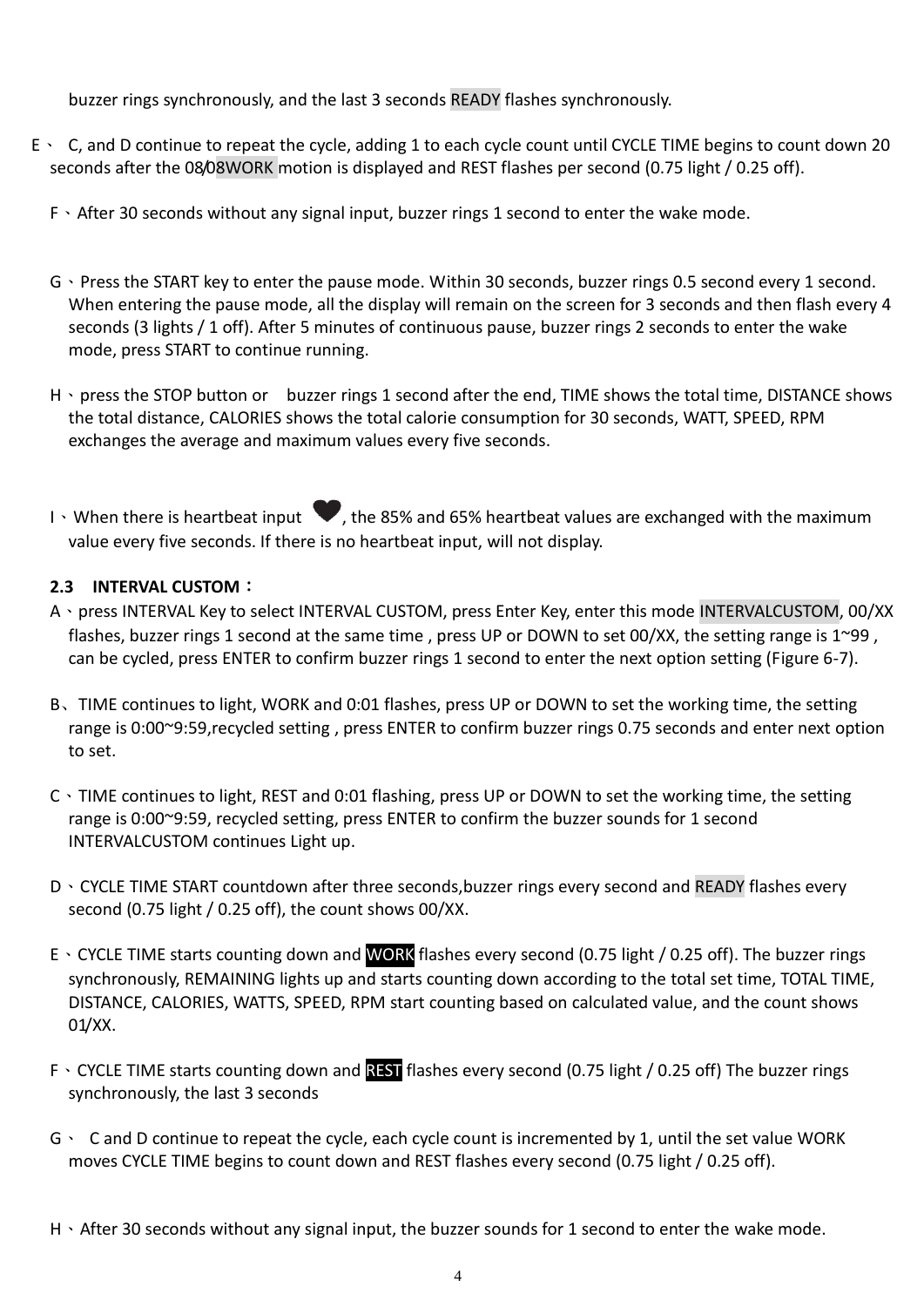- I、Press the START button once to enter the pause mode. Within 30 seconds, the buzzer will sound for 0.5 second every 1 second. When entering the pause mode, all the displays will remain on the screen for 3 seconds and then flash every 4 seconds (3 bright / 1 off) After 5 minutes of continuous pause, the buzzer rings 2 seconds to enter the wake mode, press START to continue running.
- J、Press the STOP button or the buzzer rings 1 second after the end, TIME shows the total time, DISTANCE shows the total distance, CALORIES shows the total calorie consumption for 30 seconds, WATT, SPEED, RPM exchanges the average and maximum values every five seconds.
- K、When there is heartbeat input, the 85% and 65% heartbeat values are exchanged with the maximum value every five seconds.but not displayed without heartbeat input.
- L、If you press any PROGRAM key to perform the action



# **3. TARGET TIME**:

- $A \cdot P$  Press the key to enter the mode, value flashes, and the buzzer rings1 second at the same time.
- B、 TIME continues to light, the TIME value will flash and press UP or DOWN to set the time (Fig. 8). Press ENTER to confirm and the buzzer rings 1 second. Start counting down, DISTANCE, CALORIES, WATTS, SPEED, RPM start counting according to the calculated value (Figure 12)

# **4, TARGET DISTANCE**:

- C、 Press key to enter this mode, value flashes, and buzzer rings 1second
- D、 TIME continues to light, TIME value flashes . Press UP or DOWN to set up time (Fig 9).After pressing ENTER to confirm, buzzer rings 1s. Countdown time begins, DISTANCE, CALORIES , WATTS, SPEED, SPM will count by operation value r (Fig 12)

# **5, TARGET CALORIES**:

- A、Entering this mode, TARGET、CALORIES flashes, buzzer rings 1second at the same time
- B、CALORIES continues on , CAL value flashes. Press UP or DOWN to set CAL(Fig 10) .Press ENTER to confirm ,buzzer rings 1s, TARGET \ CALORIES begins counting down, TIME, DISTANCE , WATTS, SPEED, RPM beigin to count by operation value(Fig 12)

# **6, TARGET HR**:

- A、Press key to enter this mode, TARGET HEART RATE flashes and buzzer rings 1 second
- B、AGE continues to light on ,age value flashes and press UP or DOWN to set up AGE(Fig13) . Press ENTER to confirm ,buzzer rings for 1s, TARGET HEART RATE NEART RATE continues to light on, MAX HR continues to light on and shows heart beat at 65% and 85% .TIME、DISTANCE、CALORIES、WATTS、SPEED、RPM start to count by operation value